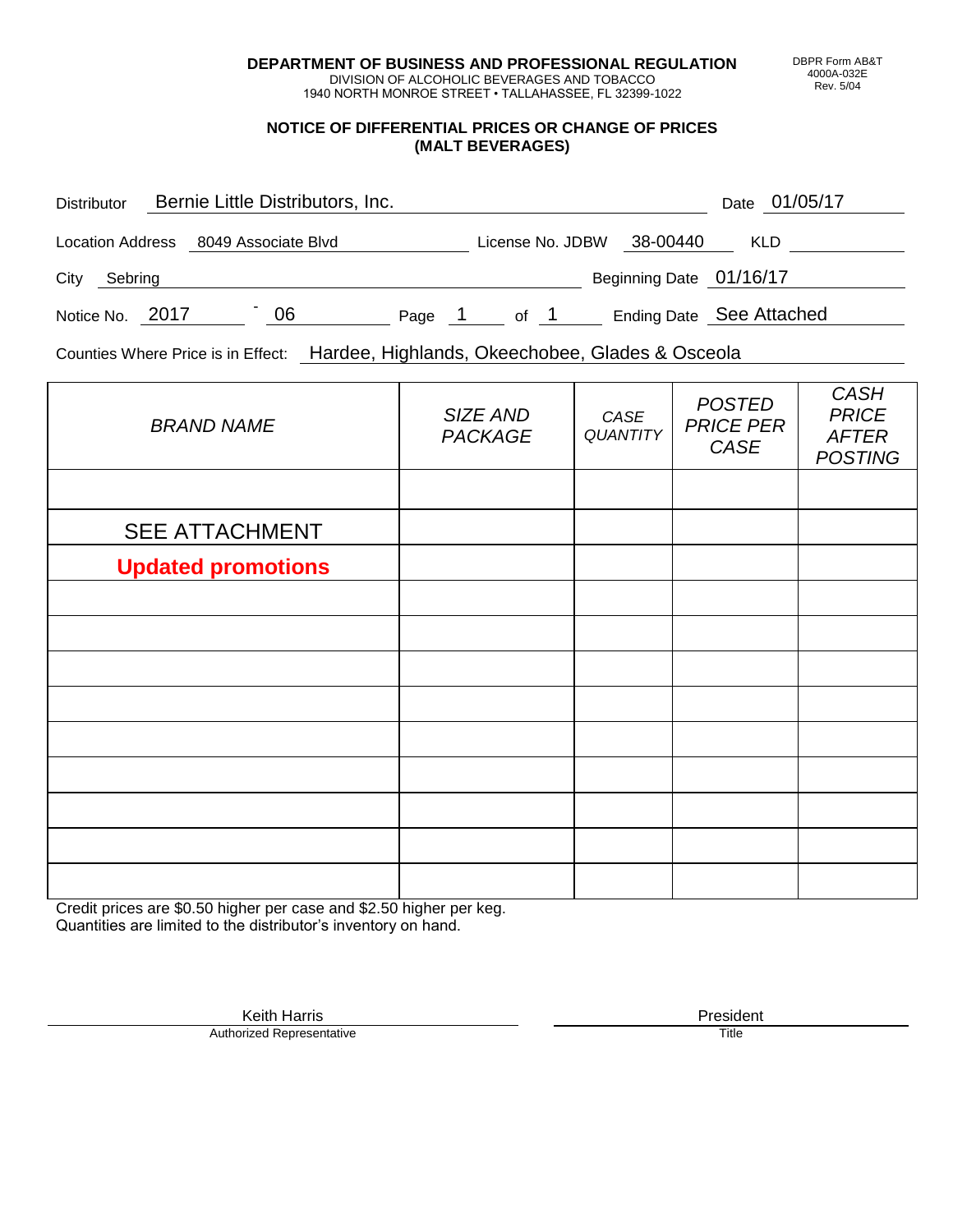## **Bernie Little Distributors, Inc. Price Promotions - 1st Quarter 2017 Updates from 2017-04 made in red Sebring - Hardee, Highlands, Okeechobee, Glades & Osceola**

|                                                                 |                      |          |          | Posted  | Frontline |        |          |                                                            |
|-----------------------------------------------------------------|----------------------|----------|----------|---------|-----------|--------|----------|------------------------------------------------------------|
| <b>Brands</b>                                                   | Package              | Start    | Stop     | Price   | Price     | Qty    | Premise  | Comment                                                    |
| Bud, Bud Lt                                                     | 24/8oz Can           | 01/02/17 | 02/11/17 | \$12.30 | \$13.25   | $5-19$ | Off      |                                                            |
| Bud, Bud Lt                                                     | 24/8oz Can           | 01/02/17 | 02/11/17 | \$11.40 | \$13.25   | $20+$  | Off      |                                                            |
| Bud & Bud Lt                                                    | 24/8oz Can 2/12      | 01/02/17 | 02/11/17 | \$13.10 | \$13.60   | $5-19$ | Off      |                                                            |
| Bud & Bud Lt                                                    | 24/8oz Can 2/12      | 01/02/17 | 02/11/17 | \$12.20 | \$13.60   | $20+$  | Off      |                                                            |
|                                                                 |                      |          |          |         |           |        |          |                                                            |
| Michelob Ultra                                                  | 24/8oz Can 2/12      | 01/02/17 | 02/11/17 | \$13.50 | \$14.45   | $5-19$ | Off      |                                                            |
| Michelob Ultra                                                  | 24/8oz Can 2/12      | 01/02/17 | 02/11/17 | \$12.20 | \$14.45   | $20+$  | Off      |                                                            |
| Michelob Ultra                                                  | 24/8oz Can           | 01/02/17 | 02/11/17 | \$12.70 | \$14.35   | $5-19$ | Off      |                                                            |
| Michelob Ultra                                                  | 24/8oz Can           | 01/02/17 | 02/11/17 | \$11.40 | \$14.35   | $20+$  | Off      |                                                            |
| Brands & Packages above may be mixed and matched to achieve qty |                      |          |          |         |           |        |          |                                                            |
|                                                                 |                      |          |          |         |           |        |          |                                                            |
| Bud, Bud Lt                                                     | 24/8oz Can           | 02/13/17 | 03/11/17 | \$12.30 | \$13.25   | $5-19$ | Off      |                                                            |
| Bud, Bud Lt                                                     | 24/8oz Can           | 02/13/17 | 03/11/17 | \$11.40 | \$13.25   | $20+$  | Off      |                                                            |
| Bud & Bud Lt                                                    | 24/8oz Can 2/12      | 02/13/17 | 03/11/17 | \$13.10 | \$13.60   | $5-9$  | Off      |                                                            |
| Bud & Bud Lt                                                    | 24/8oz Can 2/12      | 02/13/17 | 03/11/17 | \$11.70 | \$13.60   | $10+$  | Off      |                                                            |
|                                                                 |                      |          |          |         |           |        |          | <b>New start date</b>                                      |
| Michelob Ultra                                                  | 24/8oz Can 2/12      | 02/13/17 | 03/11/17 | \$13.50 | \$14.45   | $5-9$  | Off      |                                                            |
| Michelob Ultra                                                  | 24/8oz Can 2/12      | 02/13/17 | 03/11/17 | \$11.70 | \$14.45   | $10+$  | Off      |                                                            |
| Michelob Ultra                                                  | 24/8oz Can           | 02/13/17 | 03/11/17 | \$12.70 | \$14.35   | $5-19$ | Off      |                                                            |
| Michelob Ultra                                                  | 24/8oz Can           | 02/13/17 | 03/11/17 | \$11.40 | \$14.35   | $20+$  | Off      |                                                            |
| Brands & Packages above may be mixed and matched to achieve qty |                      |          |          |         |           |        |          |                                                            |
|                                                                 |                      |          |          |         |           |        |          |                                                            |
| Bud, Bud Lt                                                     | 24/8oz Can           | 03/13/17 | 04/01/17 | \$12.30 | \$13.25   | $5-19$ | Off      |                                                            |
| Bud, Bud Lt                                                     | 24/8oz Can           | 03/13/17 | 04/01/17 | \$11.40 | \$13.25   | $20+$  | Off      |                                                            |
| Bud & Bud Lt                                                    | 24/8oz Can 2/12      | 03/13/17 | 04/01/17 | \$13.10 | \$13.60   | $5-19$ | Off      | <b>Updated Qty</b>                                         |
| Bud & Bud Lt                                                    | 24/8oz Can 2/12      | 03/13/17 | 04/01/17 | \$12.20 | \$13.60   | $20+$  | Off      | and Promo price                                            |
|                                                                 |                      |          |          |         |           |        |          |                                                            |
| Michelob Ultra                                                  | 24/8oz Can 2/12      | 03/13/17 | 04/01/17 | \$13.50 | \$14.45   | $5-19$ | Off      |                                                            |
| Michelob Ultra                                                  | 24/8oz Can 2/12      | 03/13/17 | 04/01/17 | \$12.20 | \$14.45   | $20+$  | Off      |                                                            |
| Michelob Ultra                                                  | 24/8oz Can           | 03/13/17 | 04/01/17 | \$12.70 | \$14.35   | $5-19$ | Off      |                                                            |
| Michelob Ultra                                                  | 24/8oz Can           | 03/13/17 | 04/01/17 | \$11.40 | \$14.35   | $20+$  | Off      |                                                            |
| Brands & Packages above may be mixed and matched to achieve qty |                      |          |          |         |           |        |          |                                                            |
|                                                                 |                      |          |          |         |           |        |          |                                                            |
| Bud, Bud Lt, Select, Select 55                                  | 24/12oz Can/LNR 4/6  | 01/02/17 | 01/14/17 | \$21.60 | \$23.80   | $10+$  | Off      |                                                            |
|                                                                 |                      |          |          |         |           |        |          |                                                            |
| Mich, Mich Lt, AmberBock, Ultra, Ultra Lime, Ultra              |                      |          |          |         |           |        |          | Removed Ultra, Ultra Lime & Ultra Amber<br>& new stop date |
| Amber                                                           | 24/12oz LNNR 4/6     | 01/02/17 | 01/14/17 | \$21.60 | \$24.55   | $10+$  | Off      |                                                            |
| Brands & Packages above may be mixed and matched to achieve qty |                      |          |          |         |           |        |          |                                                            |
| Bud, Bud Lt, Select, Select 55                                  | 24/12oz Can/LNR 4/6  | 01/16/17 | 04/01/17 | \$21.60 | \$23.80   | $10+$  | Off      |                                                            |
| Mich, Mich Lt, AmberBock                                        | 24/12oz LNNR 4/6     | 01/16/17 | 04/01/17 | \$21.60 | \$24.55   | $10+$  | Off      |                                                            |
|                                                                 |                      |          |          |         |           |        |          |                                                            |
| LandShark                                                       | 24/12oz LNNR 4/6     | 01/16/17 | 04/01/17 | \$21.60 | \$24.55   | 10-111 | Off      |                                                            |
| LandShark                                                       | 24/12oz LNNR 4/6     | 01/16/17 | 04/01/17 | \$20.25 | \$24.55   | $112+$ | Off      |                                                            |
| Brands & Packages above may be mixed and matched to achieve qty |                      |          |          |         |           |        |          |                                                            |
|                                                                 |                      |          |          |         |           |        |          |                                                            |
| Bud, Bud Lt                                                     | 24/16oz Can 6/4      | 01/02/17 | 04/01/17 | \$22.65 | \$25.65   | $5+$   | On & Off |                                                            |
| Brands & Packages above may be mixed and matched to achieve qty |                      |          |          |         |           |        |          |                                                            |
|                                                                 |                      |          |          |         |           |        |          |                                                            |
| Bud, Bud Lt                                                     | 24/16oz Can          | 01/02/17 | 04/01/17 | \$20.90 | \$27.60   | $30+$  | Off      |                                                            |
| Brands & Packages above may be mixed and matched to achieve qty |                      |          |          |         |           |        |          |                                                            |
| Bud, Bud Lt, Select & Select 55                                 | 18pk/12oz Can & LNNR | 01/02/17 | 04/01/17 | \$14.80 | \$16.90   | $20+$  | Off      |                                                            |
| Brands & Packages above may be mixed and matched to achieve qty |                      |          |          |         |           |        |          |                                                            |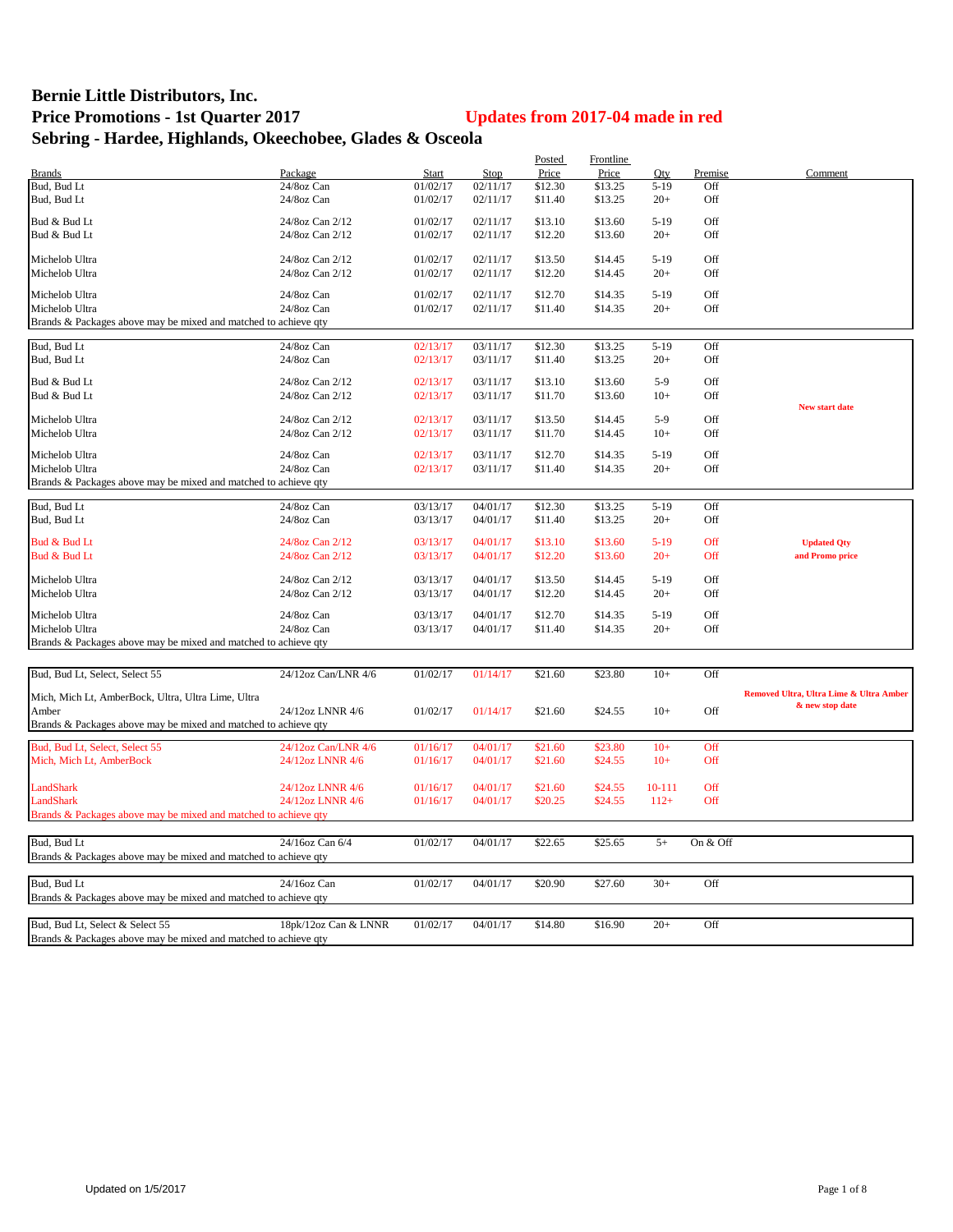|                                                                                                                    |                                      |                      |                      | Posted             | Frontline          |                |            |                      |
|--------------------------------------------------------------------------------------------------------------------|--------------------------------------|----------------------|----------------------|--------------------|--------------------|----------------|------------|----------------------|
| <b>Brands</b>                                                                                                      | Package                              | <b>Start</b>         | Stop                 | Price              | Price              | Qty            | Premise    | Comment              |
| Bud, Bud Lt, Select & Select 55<br>Brands & Packages above may be mixed and matched to achieve qty                 | 24/12oz LNNR 2/12                    | 01/02/17             | 04/01/17             | \$21.55            | \$22.50            | $10+$          | On         |                      |
| Bud, Bud Lt, Select & Select 55                                                                                    | 24/12oz Can & LNNR 2/12              | 01/02/17             | 01/25/17             | \$21.55            | \$22.50            | $10+$          | Off        |                      |
| Brands & Packages above may be mixed and matched to achieve qty                                                    |                                      |                      |                      |                    |                    |                |            |                      |
| Bud, Bud Lt, Select & Select 55                                                                                    | 24/12oz Can & LNNR 2/12              | 01/26/17             | 02/04/17             | \$21.55            | \$22.50            | 10-49          | Off        |                      |
| Bud, Bud Lt, Select & Select 55                                                                                    | 24/12oz Can & LNNR 2/12              | 01/26/17             | 02/04/17             | \$17.80            | \$22.50            | $50+$          | Off        |                      |
| BL Lime, Platinum & Bud Black Crown                                                                                | 24/12oz Can & LNNR 2/12              | 01/26/17             | 02/04/17             | \$23.15            | \$24.10            | $1-49$         | Off        |                      |
| BL Lime. Platinum & Bud Black Crown                                                                                | 24/12oz Can & LNNR 2/12              | 01/26/17             | 02/04/17             | \$17.80            | \$24.10            | $50+$          | Off        |                      |
| Brands & Packages above may be mixed and matched to achieve qty                                                    |                                      |                      |                      |                    |                    |                |            |                      |
|                                                                                                                    |                                      |                      |                      |                    |                    |                |            |                      |
| Bud, Bud Lt, Select & Select 55<br>Brands & Packages above may be mixed and matched to achieve qty                 | 24/12oz Can & LNNR 2/12              | 02/06/17             | 04/01/17             | \$21.55            | \$22.50            | $10+$          | Off        |                      |
|                                                                                                                    |                                      |                      |                      |                    |                    |                |            |                      |
| Bud, Bud Lt, Select & Select 55<br>Bud, Bud Lt, Select & Select 55                                                 | 24/12oz Can<br>$24/12$ oz Can        | 01/02/17<br>01/02/17 | 04/01/17<br>04/01/17 | \$20.75<br>\$19.75 | \$22.60<br>\$22.60 | 10-44<br>$45+$ | Off<br>Off |                      |
|                                                                                                                    |                                      |                      |                      |                    |                    |                |            |                      |
| Bud, Bud Lt,<br>Bud, Bud Lt,                                                                                       | 24/12oz LNNR<br>24/12oz LNNR         | 01/02/17<br>01/02/17 | 04/01/17<br>04/01/17 | \$20.75<br>\$19.75 | \$22.60<br>\$22.60 | 10-44<br>$45+$ | Off<br>Off |                      |
|                                                                                                                    |                                      |                      |                      |                    |                    |                | Off        |                      |
| <b>Bud Light Lime</b><br><b>Bud Light Lime</b>                                                                     | 24/12oz LNNR/Can<br>24/12oz LNNR/Can | 01/02/17<br>01/02/17 | 04/01/17<br>04/01/17 | \$22.20<br>\$19.75 | \$24.10<br>\$24.10 | 10-44<br>$45+$ | Off        |                      |
| Michelob Ultra                                                                                                     | 24/12oz Can & LNNR                   | 01/02/17             | 04/01/17             | \$22.20            | \$24.10            | 10-44          | Off        |                      |
| Michelob Ultra                                                                                                     | 24/12oz Can & LNNR                   | 01/02/17             | 04/01/17             | \$20.70            | \$24.10            | $45+$          | Off        |                      |
| Brands & Packages above may be mixed and matched to achieve qty                                                    |                                      |                      |                      |                    |                    |                |            |                      |
|                                                                                                                    |                                      |                      |                      |                    |                    |                |            |                      |
| Bud, Bud Lt                                                                                                        | 3/8/16oz Can                         | 01/02/17             | 01/28/17             | \$19.45            | \$25.20            | $25+$          | Off        |                      |
| Michelob Ultra<br>Brands & Packages above may be mixed and matched to achieve qty                                  | 3/8/16oz Can                         | 01/02/17             | 01/28/17             | \$19.45            | \$27.10            | $25+$          | Off        |                      |
| Bud, Bud Lt                                                                                                        | 24/16oz CALNR                        | 01/02/17             | 04/01/17             | \$24.85            | \$28.50            | $98+$          | Off        |                      |
| Brands & Packages above may be mixed and matched to achieve qty                                                    |                                      |                      |                      |                    |                    |                |            |                      |
| Bud, Bud Lt                                                                                                        | 20/16oz CALNR                        | 01/02/17             | 02/04/17             | \$17.95            | \$23.00            | 33-131         | Off        |                      |
| Bud, Bud Lt                                                                                                        | 20/16oz CALNR                        | 01/02/17             | 02/04/17             | \$17.45            | \$23.00            | $132+$         | Off        |                      |
| Bud, Bud Lt                                                                                                        | 20/16oz CALNR                        | 02/06/17             | 04/01/17             | \$19.75            | \$23.00            | $1 - 32$       | Off        |                      |
| Bud, Bud Lt<br>Brands & Packages above may be mixed and matched to achieve qty                                     | 20/16oz CALNR                        | 02/06/17             | 04/01/17             | \$17.95            | \$23.00            | $33+$          | Off        |                      |
|                                                                                                                    |                                      |                      |                      |                    |                    |                |            |                      |
| Bud, Bud Lt<br>Brands & Packages above may be mixed and matched to achieve qty                                     | 15/16oz ALNR/CALNR                   | 01/02/17             | 04/01/17             | \$13.90            | \$17.25            | $15+$          | Off        |                      |
| Bud, Bud Lt                                                                                                        | 15/16oz ALNR/CALNR                   | 01/02/17             | 04/01/17             | \$13.80            | \$17.25            | $50+$          | On         |                      |
| Brands & Packages above may be mixed and matched to achieve qty                                                    |                                      |                      |                      |                    |                    |                |            |                      |
| Bud, Bud Light, Select                                                                                             | 24/16oz ALNR/CALNR                   | 01/02/17             | 04/01/17             | \$21.55            | \$28.50            | $144+$         | On         |                      |
| Brands & Packages above may be mixed and matched to achieve qty                                                    |                                      |                      |                      |                    |                    |                |            |                      |
| Oculto                                                                                                             | 24/12oz LNNR 2/12                    | 01/02/17             | 04/01/17             | \$26.65            | \$29.90            | $20+$          | Off        |                      |
| <b>BLL Mix a Rita</b>                                                                                              | 18/8oz Can Loose                     | 01/02/17             | 04/01/17             | \$16.55            | \$18.05            | $5+$           | Off        |                      |
|                                                                                                                    |                                      |                      |                      |                    |                    |                |            |                      |
| <b>BLL Mix a Rita</b>                                                                                              | 24/8oz Can Loose                     | 01/02/17             | 04/01/17             | \$22.05            | \$24.10            | $5 - 62$       | Off        |                      |
| <b>BLL Mix a Rita</b>                                                                                              | 24/8oz Can Loose                     | 01/02/17             | 04/01/17             | \$21.05            | \$24.10            | $63+$          | Off        |                      |
| BL Lime, Platinum, Black Crown, Mich Lt & Ultra                                                                    | 18/12oz LNNR/Cans                    | 01/02/17             | 04/01/17             | \$16.95            | \$18.45            | $5 - 59$       | Off        |                      |
| BL Lime, Platinum, Black Crown, Mich Lt & Ultra<br>Brands & Packages above may be mixed and matched to achieve qty | 18/12oz LNNR/Cans                    | 01/02/17             | 04/01/17             | \$15.85            | \$18.45            | $60+$          | Off        |                      |
|                                                                                                                    |                                      |                      |                      |                    |                    |                |            |                      |
| Best Damn Root Beer & Cherry Cola                                                                                  | 24/12oz LNNR 4/6                     | 03/06/17             | 03/12/17             | \$19.20            | \$30.70            | $15+$          | Off        |                      |
| Land Shark                                                                                                         | 24/12oz Cans/LNNR 2/12               | 01/02/17             | 01/07/17             | \$22.15            | \$24.10            | 56-111         | Off        |                      |
| Land Shark                                                                                                         | 24/12oz Cans/LNNR 2/12               | 01/02/17             | 01/07/17             | \$20.35            | \$24.10            | $112+$         | Off        |                      |
| <b>Land Shark</b>                                                                                                  | 24/12oz LNNR 4/6                     | 01/02/17             | 01/14/17             | \$21.60            | \$24.55            | 10-111         | Off        | <b>New stop date</b> |
| <b>Land Shark</b>                                                                                                  | 24/12oz LNNR 4/6                     | 01/02/17             | 01/14/17             | \$20.25            | \$24.55            | $112+$         | Off        |                      |
| Michelob Ultra                                                                                                     | 24/16oz CALNR                        | 01/02/17             | 04/01/17             | \$35.85            | \$37.25            | $5+$           | On & Off   |                      |
|                                                                                                                    |                                      |                      |                      |                    |                    |                |            |                      |
| Mich, Mic Lt, Ultra, Ultra Amber, Amberbock & Ultra<br><b>Lime Cactus</b>                                          | 24/12oz Can/LNNR 2/12                | 01/02/17             | 04/01/17             | \$23.90            | \$24.85            | $5+$           | Off        |                      |
| Michelob Ultra                                                                                                     | 24/16oz CALNR 3/8                    | 01/02/17             | 04/01/17             | \$35.85            | \$37.25            | $5+$           | Off        |                      |
| Brands & Packages above may be mixed and matched to achieve qty                                                    |                                      |                      |                      |                    |                    |                |            |                      |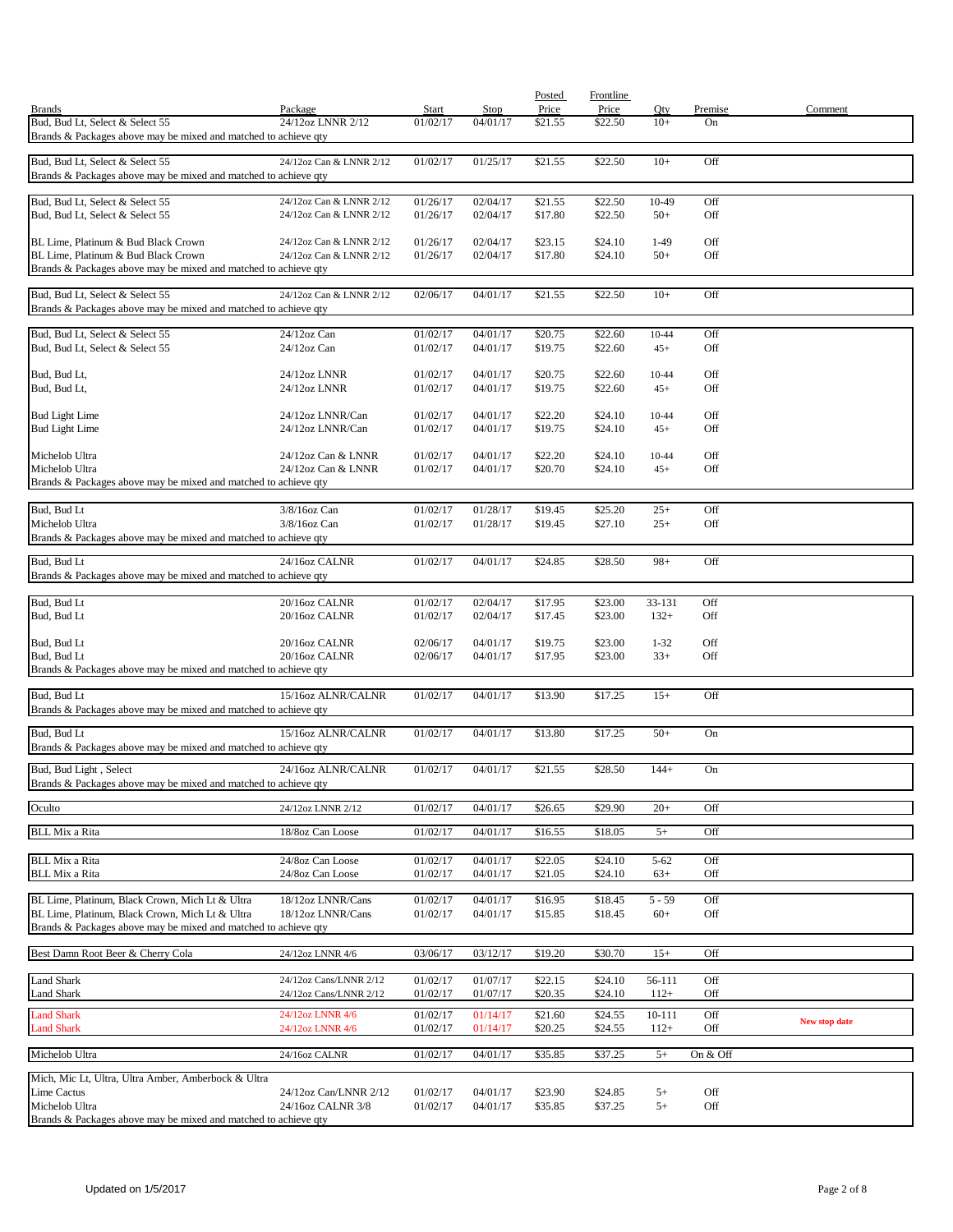|                                                                 |                        |          |                      | Posted  | <b>Frontline</b>   |           |         |         |
|-----------------------------------------------------------------|------------------------|----------|----------------------|---------|--------------------|-----------|---------|---------|
| <b>Brands</b>                                                   | Package                | Start    | Stop                 | Price   | Price              | Qty       | Premise | Comment |
| BL Lime, Platinum, Black Crown & Landshark                      | 24/12oz LNNR 2/12      | 01/02/17 | 04/01/17             | \$20.45 | \$24.10            | $10+$     | On      |         |
| BL Lime, Platinum & Landshark                                   | 24/12oz Cans 2/12      | 01/02/17 | 04/01/17             | \$20.45 | \$24.10            | $10+$     | On      |         |
| Brands & Packages above may be mixed and matched to achieve qty |                        |          |                      |         |                    |           |         |         |
| BL Lime, Platinum & Black Crown                                 | 24/12oz Cans/LNNR 2/12 |          |                      |         |                    | $1+$      | Off     |         |
|                                                                 |                        | 01/02/17 | 01/25/17             | \$23.15 | \$24.10            |           |         |         |
| BLL Rita Family (Lime, Straw, Mango, Raz, Seasonal)             | 24/8oz Can 2/12        | 01/02/17 |                      | \$23.15 |                    | $1-6$     | Off     |         |
| BLL Rita Family (Lime, Straw, Mango, Raz, Seasonal)             | 24/8oz Can 2/12        | 01/02/17 | 01/25/17<br>01/25/17 | \$21.30 | \$24.10<br>\$24.10 | $7+$      | Off     |         |
|                                                                 |                        |          |                      |         |                    |           |         |         |
| Brands & Packages above may be mixed and matched to achieve qty |                        |          |                      |         |                    |           |         |         |
| BLL Rita Family (Lime, Straw, Mango, Raz, Seasonal)             | 24/8oz Can 2/12        | 01/26/17 | 02/04/17             | \$23.15 | \$24.10            | $1-6$     | Off     |         |
| BLL Rita Family (Lime, Straw, Mango, Raz, Seasonal)             | 24/8oz Can 2/12        | 01/26/17 | 02/04/17             | \$21.30 | \$24.10            | $7+$      | Off     |         |
| Brands & Packages above may be mixed and matched to achieve qty |                        |          |                      |         |                    |           |         |         |
|                                                                 |                        |          |                      |         |                    |           |         |         |
| BL Lime, Platinum & Black Crown                                 | 24/12oz Cans/LNNR 2/12 | 02/06/17 | 04/01/17             | \$23.15 | \$24.10            | $1+$      | Off     |         |
|                                                                 |                        |          |                      |         |                    |           |         |         |
| BLL Rita Family (Lime, Straw, Mango, Raz, Seasonal)             | 24/8oz Can 2/12        | 02/06/17 | 04/01/17             | \$23.15 | \$24.10            | $1-6$     | Off     |         |
| BLL Rita Family (Lime, Straw, Mango, Raz, Seasonal)             | 24/8oz Can 2/12        | 02/06/17 | 04/01/17             | \$21.30 | \$24.10            | $7+$      | Off     |         |
| Brands & Packages above may be mixed and matched to achieve qty |                        |          |                      |         |                    |           |         |         |
|                                                                 |                        |          |                      |         |                    |           | Off     |         |
| Busch, Busch Lt, Nat Lt, Nat Ice & Rolling Rock                 | 24/12oz Can S/C        | 01/02/17 | 01/14/17             | \$15.35 | \$17.00            | $15+$     |         |         |
| Brands & Packages above may be mixed and matched to achieve qty |                        |          |                      |         |                    |           |         |         |
|                                                                 |                        |          |                      |         |                    |           |         |         |
| Natty Daddy                                                     | 24/12oz Can S/C        | 01/02/17 | 01/14/17             | \$14.35 | \$16.10            | $5+$      | Off     |         |
|                                                                 |                        |          |                      |         |                    |           |         |         |
| Busch, Busch Lt, Nat Lt, Nat Ice & Rolling Rock                 | 24/12oz Can S/C        | 01/16/17 | 04/29/17             | \$15.35 | \$17.00            | 15-76     | Off     |         |
| Busch, Busch Lt, Nat Lt, Nat Ice & Rolling Rock                 | 24/12oz Can S/C        | 01/16/17 | 04/29/17             | \$13.80 | \$17.00            | $77+$     | Off     |         |
|                                                                 |                        |          |                      |         |                    |           |         |         |
| Natty Daddy                                                     | 24/12oz Can S/C        | 01/16/17 | 04/29/17             | \$14.35 | \$16.10            | $5 - 76$  | Off     |         |
| Natty Daddy                                                     | 24/12oz Can S/C        | 01/16/17 | 04/29/17             | \$13.80 | \$16.10            | $77+$     | Off     |         |
| Brands & Packages above may be mixed and matched to achieve qty |                        |          |                      |         |                    |           |         |         |
|                                                                 |                        |          |                      |         |                    |           |         |         |
| Busch, Busch Lt, Nat Lt, Nat Ice, Bud Ice, Rolling Rock         |                        |          |                      |         |                    |           |         |         |
| & Busch Ice                                                     | 18/12oz Cans/LNNR      | 01/02/17 | 04/01/17             | \$9.35  | \$12.40            | $40+$     | Off     |         |
| Brands & Packages above may be mixed and matched to achieve qty |                        |          |                      |         |                    |           |         |         |
|                                                                 |                        |          |                      |         |                    |           |         |         |
| Bud Ice, King Cobra, High Gravity, Natty Daddy &                |                        |          |                      |         |                    |           |         |         |
| <b>Rolling Rock</b>                                             | 24/16oz Can 6/4        | 01/02/17 | 04/01/17             | \$15.95 | \$19.55            | $5+$      | Off     |         |
| Brands & Packages above may be mixed and matched to achieve qty |                        |          |                      |         |                    |           |         |         |
|                                                                 |                        |          |                      |         |                    |           |         |         |
| Shock Top & Shock Top Sampler                                   | 24/12oz LNNR           | 01/02/17 | 04/01/17             | \$19.70 | \$27.75            | $56+$     | Off     |         |
| Brands & Packages above may be mixed and matched to achieve qty |                        |          |                      |         |                    |           |         |         |
|                                                                 |                        |          |                      |         |                    |           |         |         |
| Shock Top & Shock Top Lemon                                     | 15/12oz Can            | 01/02/17 | 04/01/17             | \$13.65 | \$15.25            | $50+$     | Off     |         |
| Brands & Packages above may be mixed and matched to achieve qty |                        |          |                      |         |                    |           |         |         |
|                                                                 |                        |          | 04/01/17             |         |                    |           | Off     |         |
| Shock Top & Shock Top Lemon                                     | 30/12oz Can 2/15       | 01/02/17 |                      | \$25.70 | \$28.90            | $25+$     |         |         |
| Brands & Packages above may be mixed and matched to achieve qty |                        |          |                      |         |                    |           |         |         |
| Shock Top, Apple Wheat, Lemon, Pumpkin, Rasp, IPA, Winter       |                        |          |                      |         |                    |           |         |         |
| Combo, Choc, Pretzel, Ginger                                    | 24/12oz LNNR 4/6       | 01/02/17 | 03/04/17             | \$26.10 | \$27.75            | $20 - 55$ | Off     |         |
| Shock Top, Apple Wheat, Lemon, Pumpkin, Rasp, IPA, Winter       |                        |          |                      |         |                    |           |         |         |
| Combo, Choc, Pretzel, Ginger                                    | 24/12oz LNNR 4/6       | 01/02/17 | 03/04/17             | \$25.10 | \$27.75            | 56-111    | Off     |         |
| Shock Top, Apple Wheat, Lemon, Pumpkin, Rasp, IPA, Winter       |                        |          |                      |         |                    |           |         |         |
| Combo, Choc, Pretzel, Ginger                                    | 24/12oz LNNR 4/6       | 01/02/17 | 03/04/17             | \$24.10 | \$27.75            | $112+$    | Off     |         |
| Brands & Packages above may be mixed and matched to achieve qty |                        |          |                      |         |                    |           |         |         |
|                                                                 |                        |          |                      |         |                    |           |         |         |
| Shock Top, Apple Wheat, Lemon, Pumpkin, Rasp, IPA, Winter       |                        |          |                      |         |                    |           | Off     |         |
| Combo, Choc, Pretzel, Ginger                                    | 24/12oz LNNR 4/6       | 03/06/17 | 03/11/17             | \$19.20 | \$27.75            | $20+$     |         |         |
| Shock Top, Apple Wheat, Lemon, Pumpkin, Rasp, IPA, Winter       |                        |          |                      |         |                    |           |         |         |
| Combo, Choc, Pretzel, Ginger                                    | 24/12oz LNNR 4/6       | 03/13/17 | 04/01/17             | \$26.10 | \$27.75            | $20 - 55$ | Off     |         |
| Shock Top, Apple Wheat, Lemon, Pumpkin, Rasp, IPA, Winter       |                        |          |                      |         |                    |           |         |         |
| Combo, Choc, Pretzel, Ginger                                    | 24/12oz LNNR 4/6       | 03/13/17 | 04/01/17             | \$25.10 | \$27.75            | 56-111    | Off     |         |
| Shock Top, Apple Wheat, Lemon, Pumpkin, Rasp, IPA, Winter       |                        |          |                      |         |                    |           |         |         |
| Combo, Choc, Pretzel, Ginger                                    | 24/12oz LNNR 4/6       | 03/13/17 | 04/01/17             | \$24.10 | \$27.75            | $112+$    | Off     |         |
| Brands & Packages above may be mixed and matched to achieve qty |                        |          |                      |         |                    |           |         |         |
| Wild Blue & Redbridge                                           | 24/12oz LNNR 4/6       | 01/02/17 | 04/01/17             | \$28.65 | \$29.35            | $28+$     | Off     |         |
| Brands & Packages above may be mixed and matched to achieve qty |                        |          |                      |         |                    |           |         |         |
|                                                                 |                        |          |                      |         |                    |           |         |         |
| Kirin Ichiban & Kirin Light                                     | 24/12oz LNNR 4/6       | 01/02/17 | 04/01/17             | \$23.50 | \$27.75            | $10+$     | Off     |         |
| Brands & Packages above may be mixed and matched to achieve qty |                        |          |                      |         |                    |           |         |         |
|                                                                 |                        |          |                      |         |                    |           |         |         |
| Becks, Lt, Dark, Oktob, Sapphire, Becks NA, Bass & St           |                        |          |                      |         |                    |           |         |         |
| Pauli Girl                                                      | 24/12oz LNNR 4/6       | 01/02/17 | 04/01/17             | \$22.05 | \$24.55            | 56-111    | Off     |         |
| Becks, Lt, Dark, Oktob, Sapphire, Becks NA, Bass & St           |                        |          |                      |         |                    |           |         |         |
| Pauli Girl                                                      | 24/12oz LNNR 4/6       | 01/02/17 | 04/01/17             | \$19.80 | \$24.55            | $112+$    | Off     |         |
| Brands & Packages above may be mixed and matched to achieve qty |                        |          |                      |         |                    |           |         |         |
|                                                                 |                        |          |                      |         |                    |           |         |         |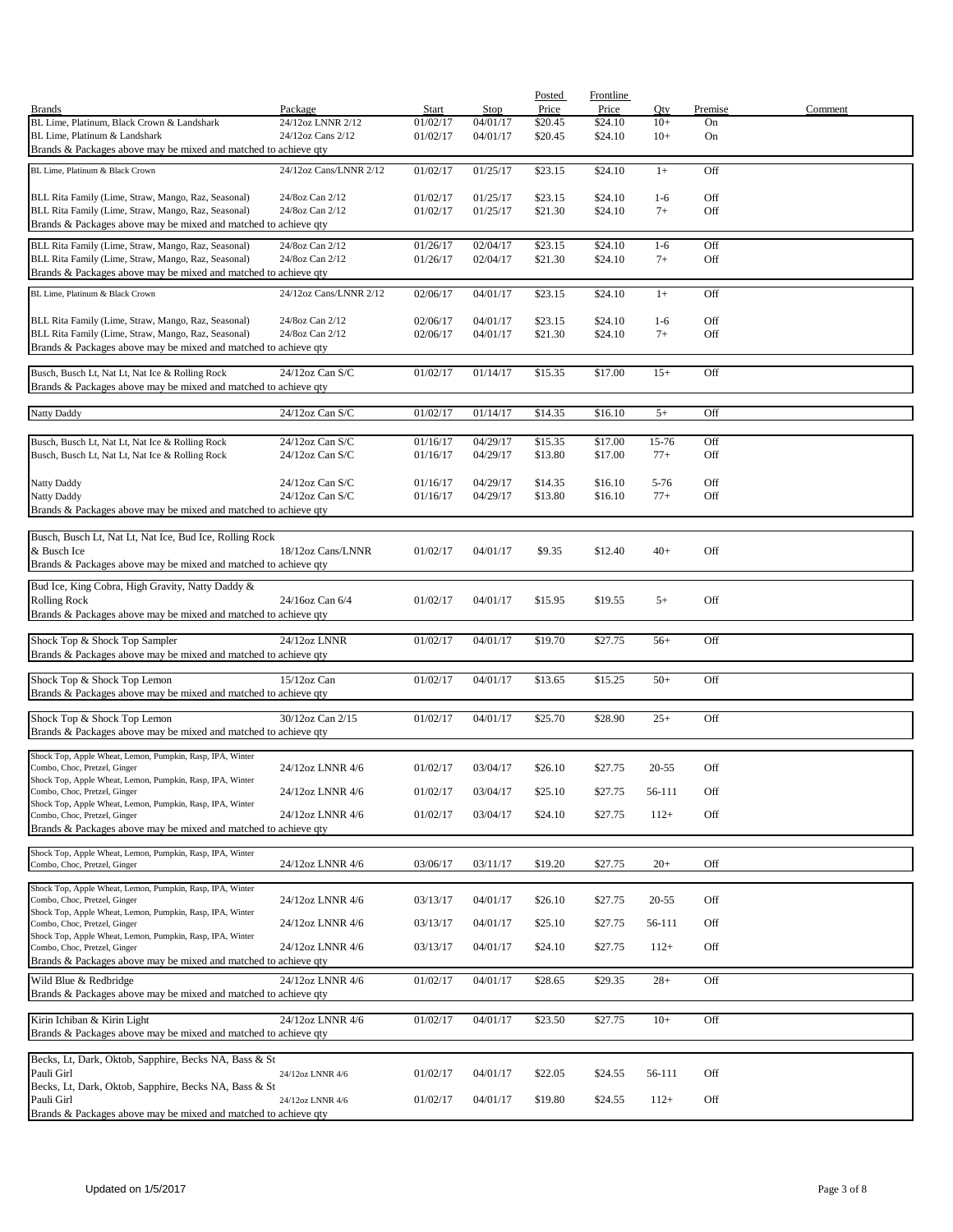| <b>Brands</b>                                                                   | Package                                        | <b>Start</b>         | Stop                 | Posted<br>Price    | Frontline<br>Price | Qty              | Premise    | Comment |
|---------------------------------------------------------------------------------|------------------------------------------------|----------------------|----------------------|--------------------|--------------------|------------------|------------|---------|
| Becks, Light, Dark, Oktoberfest, Sapphire, St Pauli Girl                        |                                                |                      |                      |                    |                    |                  |            |         |
| & Bass<br>Becks, Light, Dark, Oktoberfest, Sapphire, St Pauli Girl              | 24/12oz LNNR/CAN 2/12                          | 01/02/17             | 01/07/17             | \$20.35            | \$24.10            | 56-111           | Off        |         |
| & Bass                                                                          | 24/12oz LNNR/CAN 2/12                          | 01/02/17             | 01/07/17             | \$19.80            | \$24.10            | $112+$           | Off        |         |
|                                                                                 |                                                |                      |                      |                    |                    |                  |            |         |
| Becks, Light, Dark, Oktoberfest, Sapphire, St Pauli Girl                        |                                                |                      |                      |                    |                    |                  |            |         |
| & Bass<br><b>Land Shark</b>                                                     | 24/12oz LNNR/CAN 2/12<br>24/12oz LNNR/CAN 2/12 | 01/09/17<br>01/09/17 | 01/14/17<br>01/14/17 | \$19.20<br>\$19.20 | \$24.10<br>\$24.10 | $10+$<br>$10+$   | Off<br>Off |         |
|                                                                                 |                                                |                      |                      |                    |                    |                  |            |         |
| Becks, Light, Dark, Oktoberfest, Sapphire, St Pauli Girl                        |                                                |                      |                      |                    |                    |                  |            |         |
| & Bass                                                                          | 24/12oz LNNR/CAN 2/12                          | 01/16/17             | 01/28/17             | \$20.35            | \$24.10            | 56-111           | Off        |         |
| Becks, Light, Dark, Oktoberfest, Sapphire, St Pauli Girl                        |                                                |                      |                      | \$19.80            |                    |                  | Off        |         |
| & Bass<br><b>Land Shark</b>                                                     | 24/12oz LNNR/CAN 2/12<br>24/12oz LNNR/CAN 2/12 | 01/16/17<br>01/16/17 | 01/28/17<br>01/28/17 | \$22.15            | \$24.10<br>\$24.10 | $112+$<br>56-111 | Off        |         |
| <b>Land Shark</b>                                                               | 24/12oz LNNR/CAN 2/12                          | 01/16/17             | 01/28/17             | \$20.35            | \$24.10            | $112+$           | Off        |         |
|                                                                                 |                                                |                      |                      |                    |                    |                  |            |         |
| Becks, Light, Dark, Oktoberfest, Sapphire, St Pauli Girl<br>& Bass              |                                                | 01/30/17             | 02/04/17             | \$19.20            | \$24.10            | $10+$            | Off        |         |
| <b>Land Shark</b>                                                               | 24/12oz LNNR/CAN 2/12<br>24/12oz LNNR/CAN 2/12 | 01/30/17             | 02/04/17             | \$19.20            | \$24.10            | $10+$            | Off        |         |
|                                                                                 |                                                |                      |                      |                    |                    |                  |            |         |
| Becks, Light, Dark, Oktoberfest, Sapphire, St Pauli Girl                        |                                                |                      |                      |                    |                    |                  |            |         |
| & Bass<br>Becks, Light, Dark, Oktoberfest, Sapphire, St Pauli Girl              | 24/12oz LNNR/CAN 2/12                          | 02/06/17             | 02/11/17             | \$20.35            | \$24.10            | 56-111           | Off        |         |
| & Bass                                                                          | 24/12oz LNNR/CAN 2/12                          | 02/06/17             | 02/11/17             | \$19.80            | \$24.10            | $112+$           | Off        |         |
| <b>Land Shark</b>                                                               | 24/12oz LNNR/CAN 2/12                          | 02/06/17             | 02/11/17             | \$22.15            | \$24.10            | 56-111           | Off        |         |
| <b>Land Shark</b>                                                               | 24/12oz LNNR/CAN 2/12                          | 02/06/17             | 02/11/17             | \$20.35            | \$24.10            | $112+$           | Off        |         |
|                                                                                 |                                                |                      |                      |                    |                    |                  |            |         |
| Becks, Light, Dark, Oktoberfest, Sapphire, St Pauli Girl<br>& Bass              | 24/12oz LNNR/CAN 2/12                          | 02/13/17             | 02/18/17             | \$19.20            | \$24.10            | $10+$            | Off        |         |
| <b>Land Shark</b>                                                               | 24/12oz LNNR/CAN 2/12                          | 02/13/17             | 02/18/17             | \$19.20            | \$24.10            | $10+$            | Off        |         |
|                                                                                 |                                                |                      |                      |                    |                    |                  |            |         |
| Becks, Light, Dark, Oktoberfest, Sapphire, St Pauli Girl                        |                                                |                      |                      |                    |                    |                  |            |         |
| & Bass<br>Becks, Light, Dark, Oktoberfest, Sapphire, St Pauli Girl              | 24/12oz LNNR/CAN 2/12                          | 02/20/17             | 03/04/17             | \$20.35            | \$24.10            | 56-111           | Off        |         |
| & Bass                                                                          | 24/12oz LNNR/CAN 2/12                          | 02/20/17             | 03/04/17             | \$19.80            | \$24.10            | $112+$           | Off        |         |
| <b>Land Shark</b>                                                               | 24/12oz LNNR/CAN 2/12                          | 02/20/17             | 03/04/17             | \$22.15            | \$24.10            | 56-111           | Off        |         |
| <b>Land Shark</b>                                                               | 24/12oz LNNR/CAN 2/12                          | 02/20/17             | 03/04/17             | \$20.35            | \$24.10            | $112+$           | Off        |         |
| Becks, Light, Dark, Oktoberfest, Sapphire, St Pauli Girl                        |                                                |                      |                      |                    |                    |                  |            |         |
| & Bass                                                                          | 24/12oz LNNR/CAN 2/12                          | 03/06/17             | 03/11/17             | \$19.20            | \$24.10            | $10+$            | Off        |         |
| <b>Land Shark</b>                                                               | 24/12oz LNNR/CAN 2/12                          | 03/06/17             | 03/11/17             | \$19.20            | \$24.10            | $10+$            | Off        |         |
|                                                                                 |                                                |                      |                      |                    |                    |                  |            |         |
| Becks, Light, Dark, Oktoberfest, Sapphire, St Pauli Girl<br>& Bass              | 24/12oz LNNR/CAN 2/12                          | 03/13/17             | 04/15/17             | \$20.35            | \$24.10            | 56-111           | Off        |         |
| Becks, Light, Dark, Oktoberfest, Sapphire, St Pauli Girl                        |                                                |                      |                      |                    |                    |                  |            |         |
| & Bass                                                                          | 24/12oz LNNR/CAN 2/12                          | 03/13/17             | 04/15/17             | \$19.80            | \$24.10            | $112+$           | Off        |         |
| <b>Land Shark</b>                                                               | 24/12oz LNNR/CAN 2/12                          | 03/13/17             | 04/15/17             | \$22.15            | \$24.10            | 56-111           | Off        |         |
| <b>Land Shark</b>                                                               | 24/12oz LNNR/CAN 2/12                          | 03/13/17             | 04/15/17             | \$20.35            | \$24.10            | $112+$           | Off        |         |
| Brands & Packages above may be mixed and matched to achieve qty                 |                                                |                      |                      |                    |                    |                  |            |         |
|                                                                                 |                                                |                      |                      |                    |                    |                  |            |         |
| Beck's, Sapphire, Black Crown, BL Lime, Platinum,                               |                                                |                      |                      |                    |                    |                  |            |         |
| Michelob Ultra & Landshark                                                      | 24/16oz CAN 6/4                                | 01/02/17             | 04/01/17             | \$25.75            | \$28.00            | $1 - 2$          | Off        |         |
| Beck's, Sapphire, Black Crown, BL Lime, Platinum,<br>Michelob Ultra & Landshark | 24/16oz CAN 6/4                                | 01/02/17             | 04/01/17             | \$24.90            | \$28.00            | $3+$             | Off        |         |
|                                                                                 |                                                |                      |                      |                    |                    |                  |            |         |
| Shock Top, Apple, Lemon, Pumpkin, Shockolate &                                  |                                                |                      |                      |                    |                    |                  |            |         |
| <b>Twisted Pretzel</b>                                                          | 24/16oz CAN 6/4                                | 01/02/17             | 04/01/17             | \$29.80            | \$33.50            | $1 - 2$          | Off        |         |
| Shock Top, Apple, Lemon, Pumpkin, Shockolate &                                  |                                                |                      |                      |                    |                    |                  |            |         |
| <b>Twisted Pretzel</b>                                                          | 24/16oz CAN 6/4                                | 01/02/17             | 04/01/17             | \$24.90            | \$33.50            | $3+$             | Off        |         |
| Johnny Appleseed                                                                | 24/16oz CAN 6/4                                | 01/02/17             | 04/01/17             | \$29.80            | \$31.95            | $1 - 2$          | Off        |         |
| Johnny Appleseed                                                                | 24/16oz CAN 6/4                                | 01/02/17             | 04/01/17             | \$24.90            | \$31.95            | $3+$             | Off        |         |
|                                                                                 |                                                |                      |                      |                    |                    |                  |            |         |
| Goose 312, IPA, Green Line & Four Star Pilsner                                  | 24/16oz CAN 6/4                                | 01/02/17             | 04/01/17             | \$29.80            | \$31.95            | $1 - 2$          | Off        |         |
| Goose 312, IPA, Green Line & Four Star Pilsner                                  | 24/16oz CAN 6/4                                | 01/02/17             | 04/01/17             | \$24.90            | \$31.95            | $3+$             | Off        |         |
| Bud Chelada, Bud Lt Chelada                                                     | 24/16oz Can 6/4                                | 01/02/17             | 04/01/17             | \$29.80            | \$33.50            | $1+$             | Off        |         |
|                                                                                 |                                                |                      |                      |                    |                    |                  |            |         |
| Lime a Rita & Straw ber Rita Splash                                             | 24/16oz CAN 4/6                                | 01/02/17             | 04/01/17             | \$29.80            | \$37.50            | $1+$             | Off        |         |
|                                                                                 |                                                |                      |                      |                    |                    |                  |            |         |
| BD Root Beer & Cherry Cola                                                      | 24/16oz CAN 4/6                                | 01/02/17             | 04/01/17             | \$29.80            | \$37.50            | $1+$             | Off        |         |
| BL Lime Rita Family & Oculto                                                    | 24/16oz CAN 6/4                                | 01/02/17             | 04/01/17             | \$29.80            | \$37.50            | $1+$             | Off        |         |
| Brands & Packages above may be mixed and matched to achieve qty                 |                                                |                      |                      |                    |                    |                  |            |         |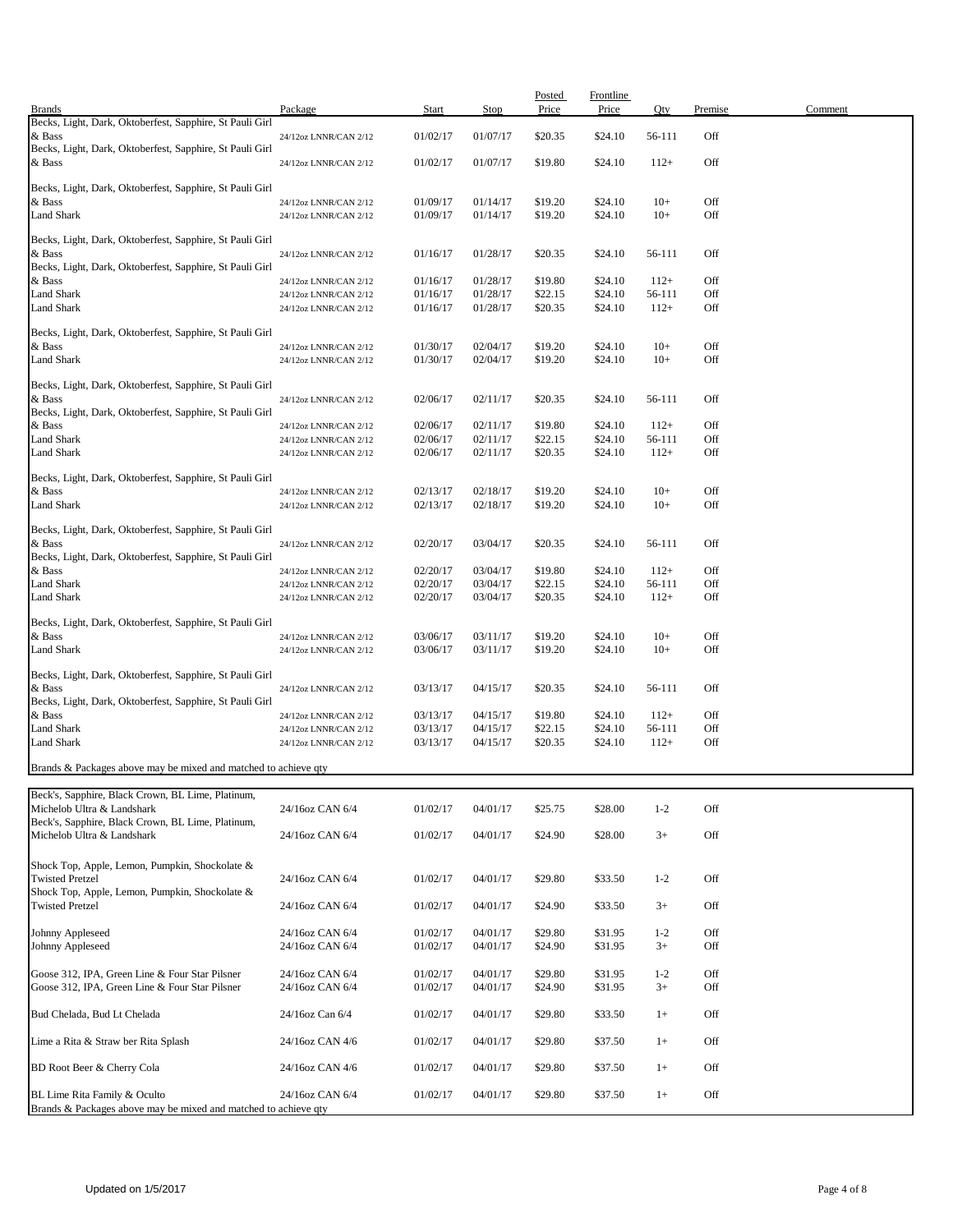| <b>Brands</b><br><b>Boddington's Pub</b>                                                                                                                                                                                                                 | Package<br>24/16oz CAN 6/4 | Start<br>01/02/17 | <b>Stop</b><br>04/01/17 | Posted<br>Price<br>\$39.15 | <b>Frontline</b><br>Price<br>\$41.75 | Qty<br>$72+$ | Premise<br>Off | Comment |
|----------------------------------------------------------------------------------------------------------------------------------------------------------------------------------------------------------------------------------------------------------|----------------------------|-------------------|-------------------------|----------------------------|--------------------------------------|--------------|----------------|---------|
|                                                                                                                                                                                                                                                          |                            |                   |                         |                            |                                      |              |                |         |
| BP Blueberry, Oktoberfest, Pumpkin, Summer, Winter, Spring,<br>Toasted Lager, Hoptical Illusion & Mosaic Session IPA                                                                                                                                     | 24/12oz LNNR 4/6           | 01/02/17          | 01/28/17                | \$27.70                    | \$30.90                              | $25 - 55$    | Off            |         |
| BP Blueberry, Oktoberfest, Pumpkin, Summer, Winter, Spring,<br>Toasted Lager, Hoptical Illusion & Mosaic Session IPA                                                                                                                                     | 24/12oz LNNR 4/6           | 01/02/17          | 01/28/17                | \$26.70                    | \$30.90                              | $56+$        | Off            |         |
| Goose 312, 312 Pale Ale, Honkers, IPA, Winter, Summer, Harvest<br>Ale, Sixth Day, Endless IPA, Rambler IPA, Oktob, Preseason, 10<br>Hills Pale Ale, Four Star, Green Line & Appleseed                                                                    | 24/12oz LNNR/Can 4/6       | 01/02/17          | 01/28/17                | \$27.70                    | \$30.90                              | $25 - 55$    | Off            |         |
| Goose 312, 312 Pale Ale, Honkers, IPA, Winter, Summer, Harvest<br>Ale, Sixth Day, Endless IPA, Rambler IPA, Oktob, Preseason, 10<br>Hills Pale Ale, Four Star, Green Line & Appleseed<br>Brands & Packages above may be mixed and matched to achieve qty | 24/12oz LNNR/Can 4/6       | 01/02/17          | 01/28/17                | \$26.70                    | \$30.90                              | $56+$        | Off            |         |
| BP Blueberry, Oktoberfest, Pumpkin, Summer, Winter, Spring,<br>Toasted Lager, Hoptical Illusion & Mosaic Session IPA                                                                                                                                     | 24/12oz LNNR 4/6           | 01/30/17          | 02/15/17                | \$19.20                    | \$30.90                              | $10+$        | Off            |         |
| Goose 312, 312 Pale Ale, Honkers, IPA, Winter, Summer, Harvest<br>Ale, Sixth Day, Endless IPA, Rambler IPA, Oktob, Preseason, 10<br>Hills Pale Ale, Four Star, Green Line & Appleseed                                                                    | 24/12oz LNNR/Can 4/6       | 01/30/17          | 02/15/17                | \$27.70                    | \$30.90                              | $25 - 55$    | Off            |         |
| Goose 312, 312 Pale Ale, Honkers, IPA, Winter, Summer, Harvest<br>Ale, Sixth Day, Endless IPA, Rambler IPA, Oktob, Preseason, 10<br>Hills Pale Ale, Four Star, Green Line & Appleseed<br>Brands & Packages above may be mixed and matched to achieve qty | 24/12oz LNNR/Can 4/6       | 01/30/17          | 02/15/17                | \$26.70                    | \$30.90                              | $56+$        | Off            |         |
| BP Blueberry, Oktoberfest, Pumpkin, Summer, Winter, Spring,<br>Toasted Lager, Hoptical Illusion & Mosaic Session IPA                                                                                                                                     | 24/12oz LNNR 4/6           | 02/16/17          | 03/11/17                | \$27.70                    | \$30.90                              | $25 - 55$    | Off            |         |
| BP Blueberry, Oktoberfest, Pumpkin, Summer, Winter, Spring,<br>Toasted Lager, Hoptical Illusion & Mosaic Session IPA                                                                                                                                     | 24/12oz LNNR 4/6           | 02/16/17          | 03/11/17                | \$26.70                    | \$30.90                              | $56+$        | Off            |         |
| Goose 312, 312 Pale Ale, Honkers, IPA, Winter, Summer, Harvest<br>Ale, Sixth Day, Endless IPA, Rambler IPA, Oktob, Preseason, 10<br>Hills Pale Ale, Four Star, Green Line & Appleseed                                                                    | 24/12oz LNNR/Can 4/6       | 02/16/17          | 03/11/17                | \$27.70                    | \$30.90                              | $25 - 55$    | Off            |         |
| Goose 312, 312 Pale Ale, Honkers, IPA, Winter, Summer, Harvest<br>Ale, Sixth Day, Endless IPA, Rambler IPA, Oktob, Preseason, 10<br>Hills Pale Ale, Four Star, Green Line & Appleseed<br>Brands & Packages above may be mixed and matched to achieve qty | 24/12oz LNNR/Can 4/6       | 02/16/17          | 03/11/17                | \$26.70                    | \$30.90                              | $56+$        | Off            |         |
| BP Blueberry, Oktoberfest, Pumpkin, Summer, Winter, Spring,<br>Toasted Lager, Hoptical Illusion & Mosaic Session IPA                                                                                                                                     | 24/12oz LNNR 4/6           | 03/13/17          | 03/19/17                | \$27.70                    | \$30.90                              | 25-55        | Off            |         |
| BP Blueberry, Oktoberfest, Pumpkin, Summer, Winter, Spring,<br>Toasted Lager, Hoptical Illusion & Mosaic Session IPA                                                                                                                                     | 24/12oz LNNR 4/6           | 03/13/17          | 03/19/17                | \$26.70                    | \$30.90                              | $56+$        | Off            |         |
| Goose 312, 312 Pale Ale, Honkers, IPA, Winter, Summer, Harvest<br>Ale, Sixth Day, Endless IPA, Rambler IPA, Oktob, Preseason, 10<br>Hills Pale Ale, Four Star, Green Line & Appleseed<br>Brands & Packages above may be mixed and matched to achieve qty | 24/12oz LNNR/Can 4/6       | 03/13/17          | 03/19/17                | \$19.20                    | \$30.90                              | $10+$        | Off            |         |
| BP Blueberry, Oktoberfest, Pumpkin, Summer, Winter, Spring,<br>Toasted Lager, Hoptical Illusion & Mosaic Session IPA                                                                                                                                     | 24/12oz LNNR 4/6           | 03/20/17          | 07/01/17                | \$27.70                    | \$30.90                              | $25 - 55$    | Off            |         |
| BP Blueberry, Oktoberfest, Pumpkin, Summer, Winter, Spring,<br>Toasted Lager, Hoptical Illusion & Mosaic Session IPA                                                                                                                                     | 24/12oz LNNR 4/6           | 03/20/17          | 07/01/17                | \$26.70                    | \$30.90                              | $56+$        | Off            |         |
| Goose 312, 312 Pale Ale, Honkers, IPA, Winter, Summer, Harvest<br>Ale, Sixth Day, Endless IPA, Rambler IPA, Oktob, Preseason, 10<br>Hills Pale Ale, Four Star, Green Line & Appleseed                                                                    | 24/12oz LNNR/Can 4/6       | 03/20/17          | 07/01/17                | \$27.70                    | \$30.90                              | $25 - 55$    | Off            |         |
| Goose 312, 312 Pale Ale, Honkers, IPA, Winter, Summer, Harvest<br>Ale, Sixth Day, Endless IPA, Rambler IPA, Oktob, Preseason, 10<br>Hills Pale Ale, Four Star, Green Line & Appleseed<br>Brands & Packages above may be mixed and matched to achieve qty | 24/12oz LNNR/Can 4/6       | 03/20/17          | 07/01/17                | \$26.70                    | \$30.90                              | $56+$        | Off            |         |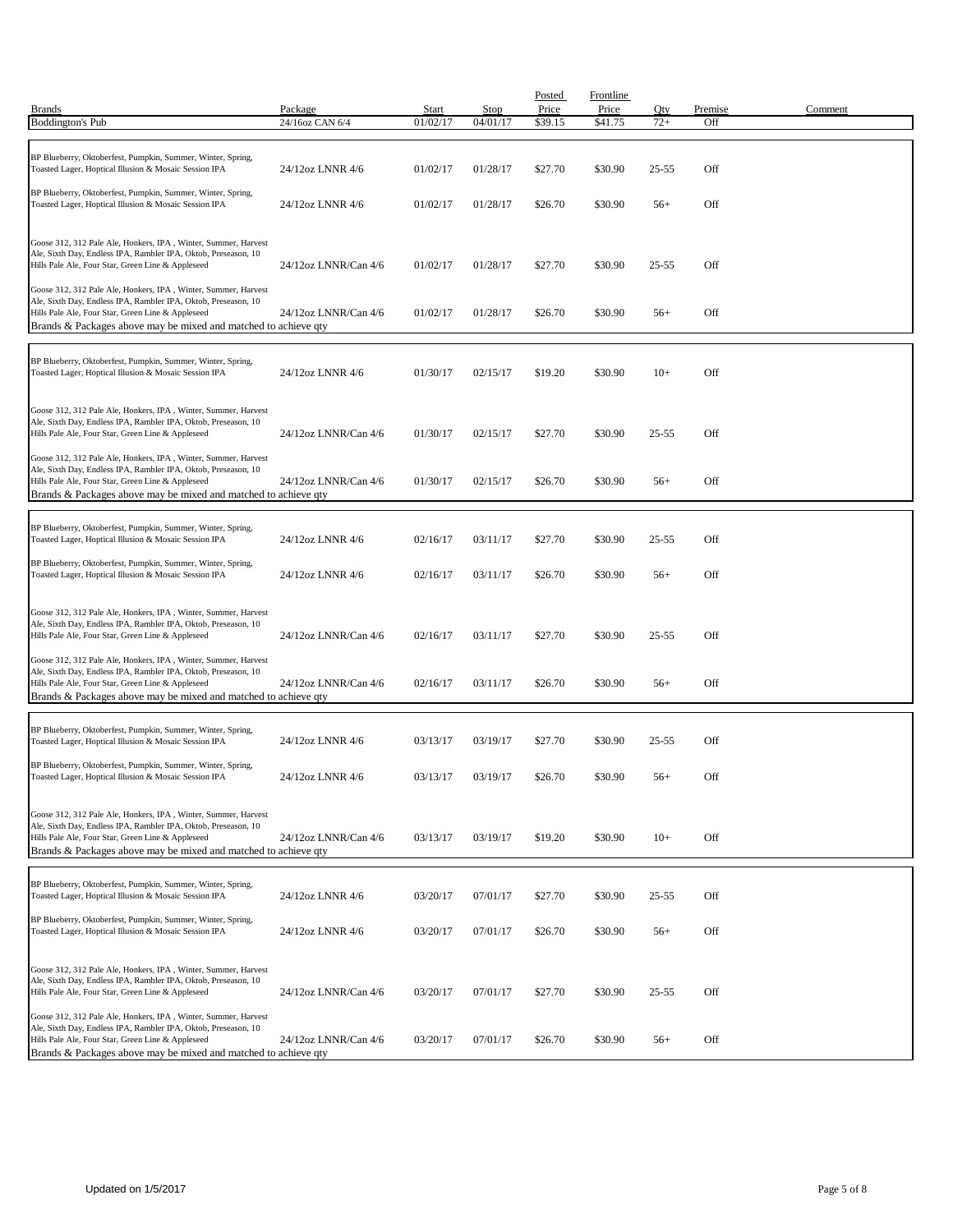|                                                                                                        |                           |          |             | Posted  | <b>Frontline</b> |         |          |         |
|--------------------------------------------------------------------------------------------------------|---------------------------|----------|-------------|---------|------------------|---------|----------|---------|
| <b>Brands</b>                                                                                          | Package                   | Start    | <b>Stop</b> | Price   | Price            | Qty     | Premise  | Comment |
| Shock Top, Wheat IPA, Lemon, Pumpkin, Variety, Apple, Winter,                                          |                           |          |             |         |                  |         |          |         |
| Honey Bourbon, Choc, Pretzel & Ginger                                                                  | 24/12oz LNNR/Can 2/12     | 01/02/17 | 04/01/17    | \$24.60 | \$27.75          | 14-55   | Off      |         |
| Shock Top, Wheat IPA, Lemon, Pumpkin, Variety, Apple, Winter,                                          |                           |          |             |         |                  |         |          |         |
| Honey Bourbon, Choc, Pretzel & Ginger                                                                  | 24/12oz LNNR/Can 2/12     | 01/02/17 | 04/01/17    | \$23.60 | \$27.75          | 56-111  | Off      |         |
| Shock Top, Wheat IPA, Lemon, Pumpkin, Variety, Apple, Winter,<br>Honey Bourbon, Choc, Pretzel & Ginger | 24/12oz LNNR/Can 2/12     | 01/02/17 | 04/01/17    | \$22.60 | \$27.75          | $112+$  | Off      |         |
|                                                                                                        |                           |          |             |         |                  |         |          |         |
| Goose 312, 312 Pale, Honkers, IPA, Winter, Summer, Fall, Harvest                                       |                           |          |             |         |                  |         |          |         |
| Ale, Endless IPA, Winter, Four Star, Green Line, Preseason &                                           |                           |          |             |         |                  |         |          |         |
| Johnny Appleseed                                                                                       | 24/12oz LNNR/CN 2/12      | 01/02/17 | 04/01/17    | \$26.25 | \$29.65          | 14-55   | Off      |         |
| Goose 312, 312 Pale, Honkers, IPA, Winter, Summer, Fall, Harvest                                       |                           |          |             |         |                  |         |          |         |
| Ale, Endless IPA, Winter, Four Star, Green Line, Preseason &                                           |                           |          |             |         |                  |         |          |         |
| Johnny Appleseed                                                                                       | 24/12oz LNNR/CN 2/12      | 01/02/17 | 04/01/17    | \$25.25 | \$29.65          | $56+$   | Off      |         |
|                                                                                                        |                           |          |             |         |                  |         |          |         |
| Stella, Stella Cidre, Hoegaarden, Belgian Sampler                                                      | 24/11.2oz LNNR/Can 2/12 & |          |             |         |                  |         |          |         |
|                                                                                                        | 20/14.9oz Can 2/12        | 01/02/17 | 04/01/17    | \$27.50 | \$33.30          | 14-199  | Off      |         |
| Stella, Stella Cidre, Hoegaarden, Belgian Sampler                                                      | 24/11.2oz LNNR/Can 2/12 & |          |             |         |                  |         |          |         |
|                                                                                                        | 20/14.9oz Can 2/12        | 01/02/17 | 04/01/17    | \$26.50 | \$33.30          | $200+$  | Off      |         |
| Brands & Packages above may be mixed and matched to achieve qty                                        |                           |          |             |         |                  |         |          |         |
|                                                                                                        | 24/12oz Can               |          |             |         |                  | 14-55   | Off      |         |
| Goose Seasonal Sampler                                                                                 |                           | 01/02/17 | 04/01/17    | \$25.45 | \$28.85          |         |          |         |
| Goose Seasonal Sampler                                                                                 | 24/12oz Can               | 01/02/17 | 04/01/17    | \$24.45 | \$28.85          | $56+$   | Off      |         |
| Brands & Packages above may be mixed and matched to achieve qty                                        |                           |          |             |         |                  |         |          |         |
| Goose Seasonal Sampler                                                                                 | 24/12oz LNNR              | 01/02/17 | 04/01/17    | \$26.80 | \$28.85          | $10-55$ | Off      |         |
| Goose Seasonal Sampler                                                                                 | 24/12oz LNNR              | 01/02/17 | 04/01/17    | \$25.50 | \$28.85          | 56-111  | Off      |         |
| Goose Seasonal Sampler                                                                                 | 24/12oz LNNR              | 01/02/17 | 04/01/17    | \$24.50 | \$28.85          | $112+$  | Off      |         |
|                                                                                                        |                           |          |             |         |                  |         |          |         |
| Brands & Packages above may be mixed and matched to achieve qty                                        |                           |          |             |         |                  |         |          |         |
| Stella Artois                                                                                          | 20/9.6oz LNR              | 01/02/17 | 04/01/17    | \$19.90 | \$21.95          | $3+$    | Off      |         |
|                                                                                                        |                           |          |             |         |                  |         |          |         |
| Stella Artois, Cidre, Hoegaarden, Leffe Blonde/Brown                                                   | 24/11.2oz LNNR/Can 4/6    | 01/02/17 | 02/04/17    | \$26.75 | \$32.55          | 72-111  | Off      |         |
| Stella Artois, Cidre, Hoegaarden, Leffe Blonde/Brown                                                   | 24/11.2oz LNNR/Can 4/6    | 01/02/17 | 02/04/17    | \$25.75 | \$32.55          | $112+$  | Off      |         |
| Brands & Packages above may be mixed and matched to achieve qty                                        |                           |          |             |         |                  |         |          |         |
|                                                                                                        |                           |          |             |         |                  |         |          |         |
| Stella Artois, Cidre, Hoegaarden, Leffe Blonde/Brown                                                   | 24/11.2oz LNNR/Can 4/6    | 02/06/17 | 02/11/17    | \$30.10 | \$32.55          | 15-71   | Off      |         |
| Stella Artois, Cidre, Hoegaarden, Leffe Blonde/Brown                                                   | 24/11.2oz LNNR/Can 4/6    | 02/06/17 | 02/11/17    | \$26.75 | \$32.55          | 72-111  | Off      |         |
| Stella Artois, Cidre, Hoegaarden, Leffe Blonde/Brown                                                   | 24/11.2oz LNNR/Can 4/6    | 02/06/17 | 02/11/17    | \$25.75 | \$32.55          | $112+$  | Off      |         |
| Brands & Packages above may be mixed and matched to achieve qty                                        |                           |          |             |         |                  |         |          |         |
|                                                                                                        |                           |          |             |         |                  |         |          |         |
| Stella Artois, Cidre, Hoegaarden, Leffe Blonde/Brown                                                   | 24/11.2oz LNNR/Can 4/6    | 02/13/17 | 04/01/17    | \$26.75 | \$32.55          | 72-111  | Off      |         |
| Stella Artois, Cidre, Hoegaarden, Leffe Blonde/Brown                                                   | 24/11.2oz LNNR/Can 4/6    | 02/13/17 | 04/01/17    | \$25.75 | \$32.55          | $112+$  | Off      |         |
| Brands & Packages above may be mixed and matched to achieve qty                                        |                           |          |             |         |                  |         |          |         |
| Kona Longboard, Fire Rock, Pipeline, Wailua Wheat, Koko Brown,                                         |                           |          |             |         |                  |         |          |         |
| Castaway, Big Wave, Lemongrass & Lavaman                                                               | 24/12oz LNNR 4/6          | 01/02/17 | 01/21/17    | \$25.56 | \$28.76          | 15-24   | On & Off |         |
| Kona Longboard, Fire Rock, Pipeline, Wailua Wheat, Koko Brown,                                         |                           |          |             |         |                  |         |          |         |
| Castaway, Big Wave, Lemongrass & Lavaman                                                               | 24/12oz LNNR 4/6          | 01/02/17 | 01/21/17    | \$23.56 | \$28.76          | $25+$   | On & Off |         |
|                                                                                                        |                           |          |             |         |                  |         |          |         |
| Kona Longboard, Fire Rock, Pipeline, Wailua Wheat, Koko Brown,                                         |                           |          |             |         |                  |         |          |         |
| Castaway, Big Wave, Lemongrass & Lavaman                                                               | 24/12oz LNNR 4/6          | 02/27/17 | 04/01/17    | \$25.56 | \$28.76          | $15+$   | On & Off |         |
| Brands & Packages above may be mixed and matched to achieve qty                                        |                           |          |             |         |                  |         |          |         |
|                                                                                                        |                           |          |             |         |                  |         |          |         |
| Kona Longboard, Castaway, Variety & Big Wave                                                           | 2/12/12 LNNR & Can        | 01/09/17 | 01/28/17    | \$23.98 | \$27.18          | $25+$   | On & Off |         |
| Brands & Packages above may be mixed and matched to achieve qty                                        |                           |          |             |         |                  |         |          |         |
|                                                                                                        |                           |          |             |         |                  |         |          |         |
| Redhook ESB, IPA, Pilsner, Audible & Seasonal                                                          | 24/12oz LNNR 4/6          | 01/30/17 | 02/25/17    | \$23.97 | \$27.17          | $15+$   | Off      |         |
| Brands & Packages above may be mixed and matched to achieve gty                                        |                           |          |             |         |                  |         |          |         |
|                                                                                                        |                           |          |             |         |                  |         |          |         |
| Widmer Hefeweizen, Drop Top Amber Ale, Drifter Pale Ale, Rotator                                       |                           |          |             |         |                  |         |          |         |
| IPA, Upheaval, Alchemy & BRRR                                                                          | 24/12oz LNNR 4/6          | 01/30/17 | 02/25/17    | \$28.80 | \$32.00          | $15+$   | Off      |         |
| Brands & Packages above may be mixed and matched to achieve qty                                        |                           |          |             |         |                  |         |          |         |
|                                                                                                        |                           |          |             |         |                  |         |          |         |
| Widmer Omission IPA, Lager & Pale Ale                                                                  | 24/12oz LNNR 4/6          | 01/30/17 | 04/29/17    | \$28.80 | \$32.00          | $25+$   | Off      |         |
| Brands & Packages above may be mixed and matched to achieve qty                                        |                           |          |             |         |                  |         |          |         |
| SweetWater 420, IPA & Tacklebox                                                                        | 24/12oz LNNR/Can 2/12     | 1/2/17   | 12/30/17    | \$27.00 | \$29.15          | $5+$    | Off      |         |
| Brands & Packages above may be mixed and matched to achieve gty                                        |                           |          |             |         |                  |         |          |         |
|                                                                                                        |                           |          |             |         |                  |         |          |         |
|                                                                                                        |                           |          |             |         |                  |         |          |         |
| SweetWater 420, IPA                                                                                    | 24/16oz Can 6/4           | 1/2/17   | 12/30/17    | \$28.50 | \$33.45          | $2+$    | Off      |         |
| Brands & Packages above may be mixed and matched to achieve qty                                        |                           |          |             |         |                  |         |          |         |
|                                                                                                        |                           |          |             |         |                  |         |          |         |
| 3 Daughters Beach Blonde, Rod Bender, Stern Line, Blonde<br>Coffee & Bimini Twist                      |                           |          |             |         |                  |         | Off      |         |
|                                                                                                        | 24/12oz Can 4/6           | 1/1/17   | 1/28/17     | \$26.95 | \$30.00          | $50+$   |          |         |
| 3 Daughters Beach Blonde, Rod Bender, Stern Line, Blonde                                               |                           |          |             |         |                  |         |          |         |
| Coffee & Bimini Twist                                                                                  | 24/12oz Can 4/6           | 1/30/17  | 2/25/17     | \$28.00 | \$30.00          | $3+$    | Off      |         |
| Brands & Packages above may be mixed and matched to achieve qty                                        |                           |          |             |         |                  |         |          |         |
|                                                                                                        |                           |          |             |         |                  |         |          |         |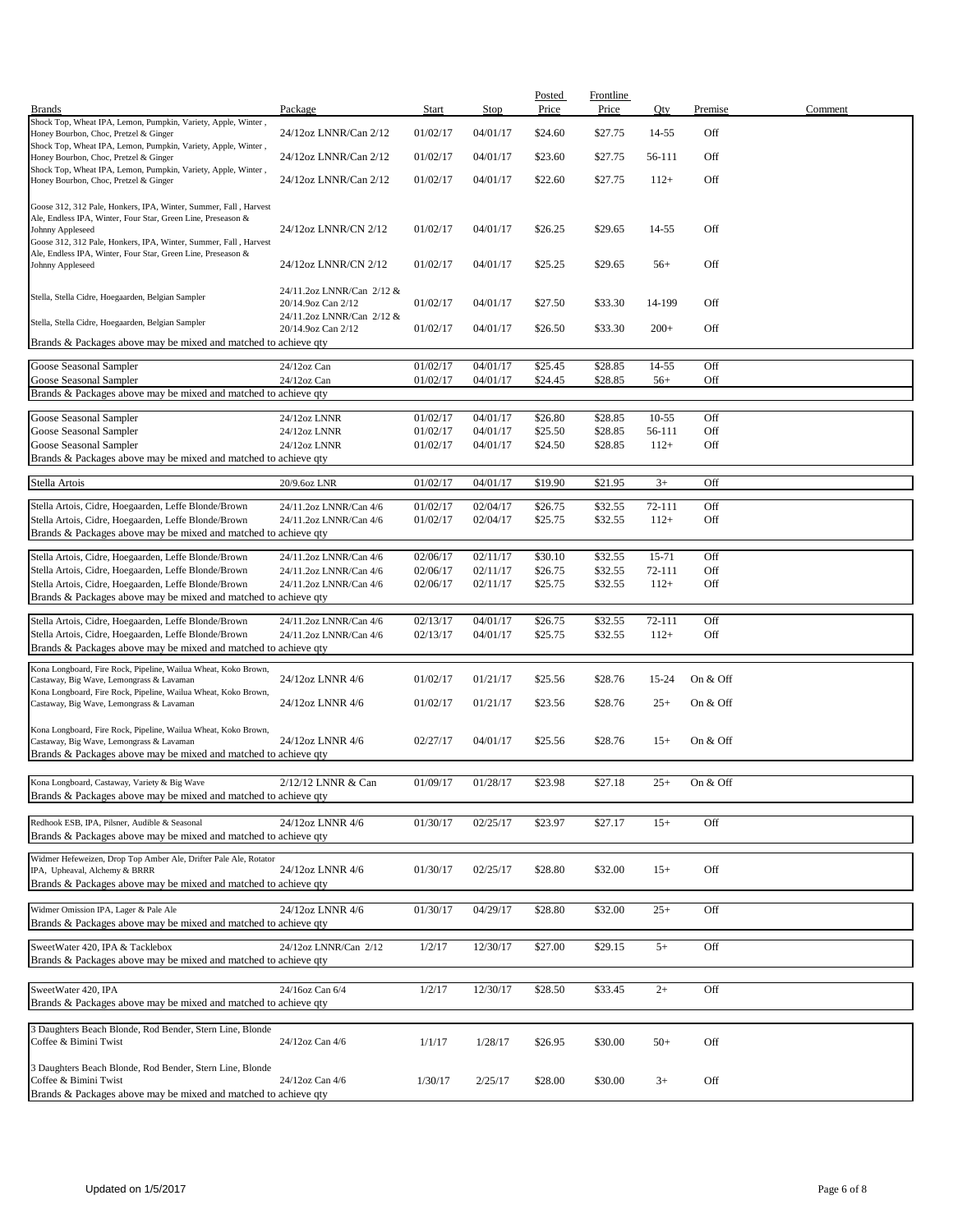| <b>Brands</b>                                                                                                                                                                                                                                                                                 | Package              | <b>Start</b> | Stop     | Posted<br>Price | Frontline<br>Price | Oty   | Premise | Comment |
|-----------------------------------------------------------------------------------------------------------------------------------------------------------------------------------------------------------------------------------------------------------------------------------------------|----------------------|--------------|----------|-----------------|--------------------|-------|---------|---------|
| Seagram's Variety                                                                                                                                                                                                                                                                             | 24/12oz Can/LNR 2/12 | 01/02/17     | 03/31/17 | \$18.00         | \$18.90            | $10+$ | Off     |         |
| Brands & Packages above may be mixed and matched to achieve qty                                                                                                                                                                                                                               |                      |              |          |                 |                    |       |         |         |
|                                                                                                                                                                                                                                                                                               |                      |              |          |                 |                    |       |         |         |
| Seagrams Family (Wild Berries, Strawberry Daiquiri, Peach Fuzzy Navel,<br>Classic Lime Margarita, Calypso Colada, Black Cherry Fizz, Bahama Mama,<br>Jamaican Me Happy, Lime Melonade, Pink Punch, Sangria, Mango, Mimosa,<br>Raspberry Lemonade, Watermelon Splash, Blackberry Breezer, Kiwi |                      |              |          |                 |                    |       | Off     |         |
| Strawberry, Aloha Tini, Apple Pomegranate, Orange Swirl & Pink Pineapple) 24/12oz LNNR 6/4<br>Brands & Packages above may be mixed and matched to achieve gty                                                                                                                                 |                      | 01/02/17     | 03/31/17 | \$19.16         | \$23.94            | $10+$ |         |         |
|                                                                                                                                                                                                                                                                                               |                      |              |          |                 |                    |       |         |         |
| Big Storm Arcus IPA, Helicity & Wavemaker                                                                                                                                                                                                                                                     | $4/6/12$ oz CAN      | 1/2/17       | 1/28/17  | \$28.00         | \$30.30            | $15+$ | Off     |         |
| Big Storm Arcus IPA, Helicity & Wavemaker                                                                                                                                                                                                                                                     | $4/6/12$ oz CAN      | 2/20/17      | 3/25/17  | \$28.00         | \$30.30            | $15+$ | Off     |         |
| Big Storm Arcus IPA, Helicity & Wavemaker                                                                                                                                                                                                                                                     | $4/6/12$ oz CAN      | 4/17/17      | 5/13/17  | \$28.00         | \$30.30            | $15+$ | Off     |         |
| Big Storm Arcus IPA, Helicity & Wavemaker                                                                                                                                                                                                                                                     | $4/6/12$ oz CAN      | 6/5/17       | 6/24/17  | \$28.00         | \$30.30            | $15+$ | Off     |         |
| Big Storm Arcus IPA, Helicity & Wavemaker                                                                                                                                                                                                                                                     | $4/6/12$ oz CAN      | 7/17/17      | 8/19/17  | \$28.00         | \$30.30            | $15+$ | Off     |         |
| Big Storm Arcus IPA, Helicity & Wavemaker                                                                                                                                                                                                                                                     | $4/6/12$ oz CAN      | 9/11/17      | 10/14/17 | \$28.00         | \$30.30            | $15+$ | Off     |         |
| Big Storm Arcus IPA, Helicity & Wavemaker                                                                                                                                                                                                                                                     | $4/6/12$ oz CAN      | 11/6/17      | 12/9/17  | \$28.00         | \$30.30            | $15+$ | Off     |         |
| Brands & Packages above may be mixed and matched to achieve qty                                                                                                                                                                                                                               |                      |              |          |                 |                    |       |         |         |
| Big Storm Dunder & Blixem                                                                                                                                                                                                                                                                     | $6/4/16$ oz CAN      | 10/30/17     | 12/30/17 | \$40.95         | \$44.95            | $3+$  | Off     |         |
| Woodchuck Amber                                                                                                                                                                                                                                                                               | 12/22oz NR           | 2/1/16       | 3/31/17  | \$32.92         | \$35.43            | $3+$  | Off     |         |